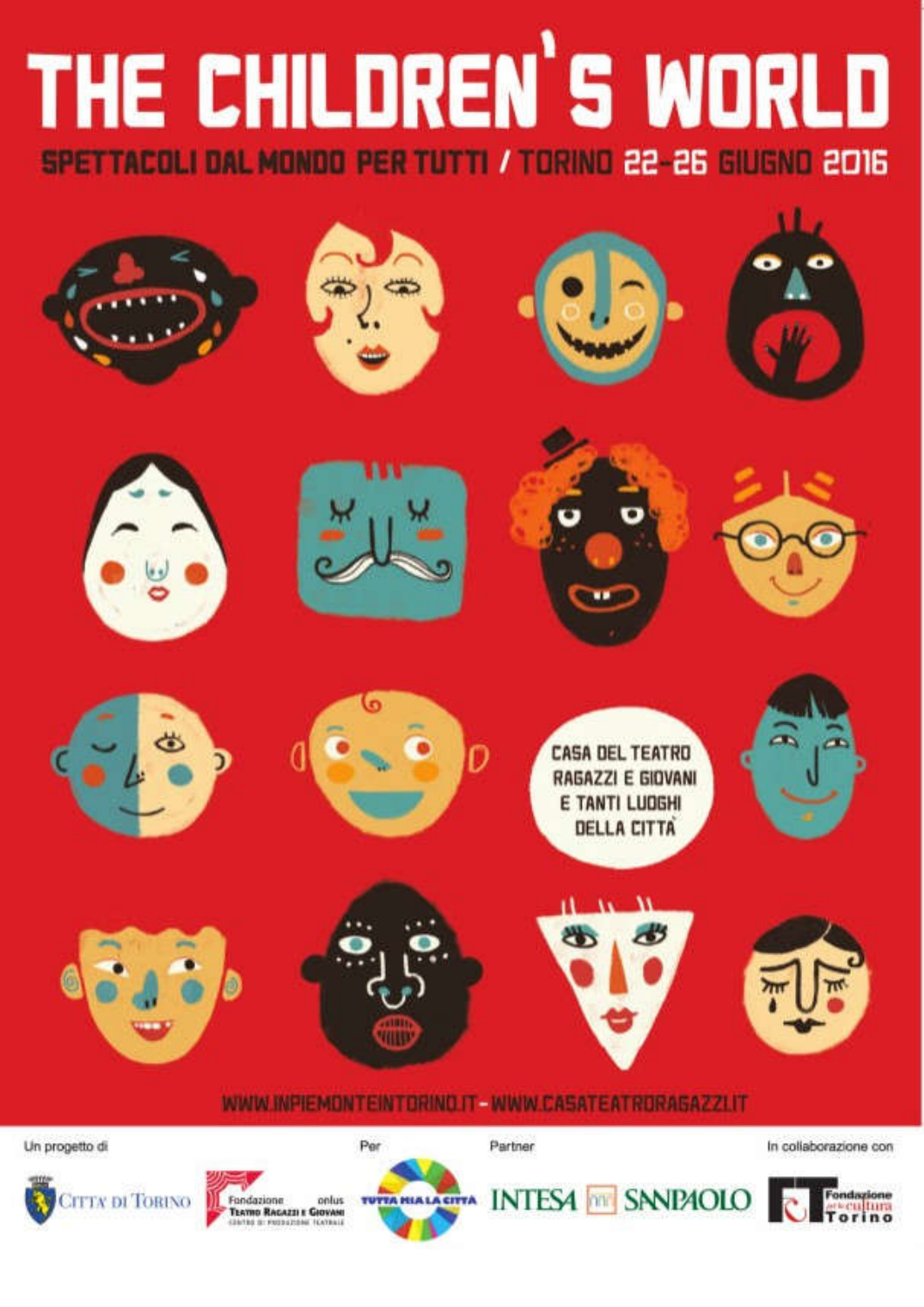## THE CHILDREN'S WORLD 2016

(SHOWS FROM THE WORLD FOR EVERYONE)

Turin – ITALY

## 22nd-26th June 2016

| <b>WEDNESDAY 22nd JUNE 2016</b> |                                                                                                                                                                                                                                                                                                                                                                                                                                                                                                                                                                  |  |
|---------------------------------|------------------------------------------------------------------------------------------------------------------------------------------------------------------------------------------------------------------------------------------------------------------------------------------------------------------------------------------------------------------------------------------------------------------------------------------------------------------------------------------------------------------------------------------------------------------|--|
| <b>Opening day</b>              |                                                                                                                                                                                                                                                                                                                                                                                                                                                                                                                                                                  |  |
| <b>MORNING</b>                  |                                                                                                                                                                                                                                                                                                                                                                                                                                                                                                                                                                  |  |
| 10.30/12 A.M.                   | <b>AROUND DOWNTOWN MUSEUMS (Egizio Museum, Risorgimento</b><br><b>Museum and Cinema Museum)</b><br>"MUSEUM FLASH" - Street Theatre<br>Young actors of Fondazione TRG, drawing inspiration from Museums of Turin, will<br>perform street theatre actions everyday.                                                                                                                                                                                                                                                                                                |  |
| <b>AFTERNOON</b>                |                                                                                                                                                                                                                                                                                                                                                                                                                                                                                                                                                                  |  |
| 3 P.M.                          | <b>CASA DEL TEATRO RAGAZZI E GIOVANI</b> (Arena - open-air)<br><b>JUGGLING PERFORMANCE</b> (Chapitombolo circus school founded by<br>Milo&Olivia) - Circus Theatre                                                                                                                                                                                                                                                                                                                                                                                               |  |
| 4/5.30 P.M.                     | <b>PIAZZA GRANDE TORINO</b><br>"MUSEUM FLASH"- Street Theatre                                                                                                                                                                                                                                                                                                                                                                                                                                                                                                    |  |
| 5 P.M.                          | <b>CORTILE CASCINA MARCHESA - Corso Vercelli, 141/7</b><br>Il trucco c'è ma non ci credo - Mago Budinì - Magic Show<br>A biting comedian in the shoes of a strange juggler, a crazy illusionist in the shoes of an<br>elegant funny manIrony and originality for everyone!                                                                                                                                                                                                                                                                                       |  |
| 5.30 P.M.                       | <b>PIAZZA GRANDE TORINO</b> - In the front of PalaAlpitour<br><b>EL MICO/DE PELUIX - Efimer (SPAIN) – Gigantic Puppet</b><br>Imagine your favourite stuffed animal suddenly became gigantic and was brought to<br>life Our monkey is just like that. He's six meters tall, he's full of curiosity, and he'll wake<br>up somewhere in the city wanting to meet anyone who crosses his path.<br>El Mico, the famous puppet from Barcellona, known in all European festivals, will be in<br>different venue everyday, followed by an audience increasing day by day |  |
| 6 P.M.                          | <b>CASA DEL TEATRO RAGAZZI E GIOVANI - (Caffetteria)</b><br><b>APERITEATRO</b> (appetizer with music)                                                                                                                                                                                                                                                                                                                                                                                                                                                            |  |
| <b>EVENING</b>                  |                                                                                                                                                                                                                                                                                                                                                                                                                                                                                                                                                                  |  |

## 7 P.M. CASA DEL TEATRO RAGAZZI E GIOVANI - (Sala Grande)

## GRANDE FINALE - Compagnia Batida (DENMARK) - Comic Show

Nine musicians/actors turn a wedding party into a compelling disaster with their musical gags, clownerie, comic situations, amusing the audience all over the world. "To enter into holy matrimony - accompanied by sweet music…

The orchestra has been hired for the great event; however, the bridal couple is being delayed. While waiting, the orchestra lives a life of its own – which is anything but boring: shockingly tragic, outrageous, and touching.

What was supposed to be music for a delightful beginning tends to look more like a GRANDE FINALE!"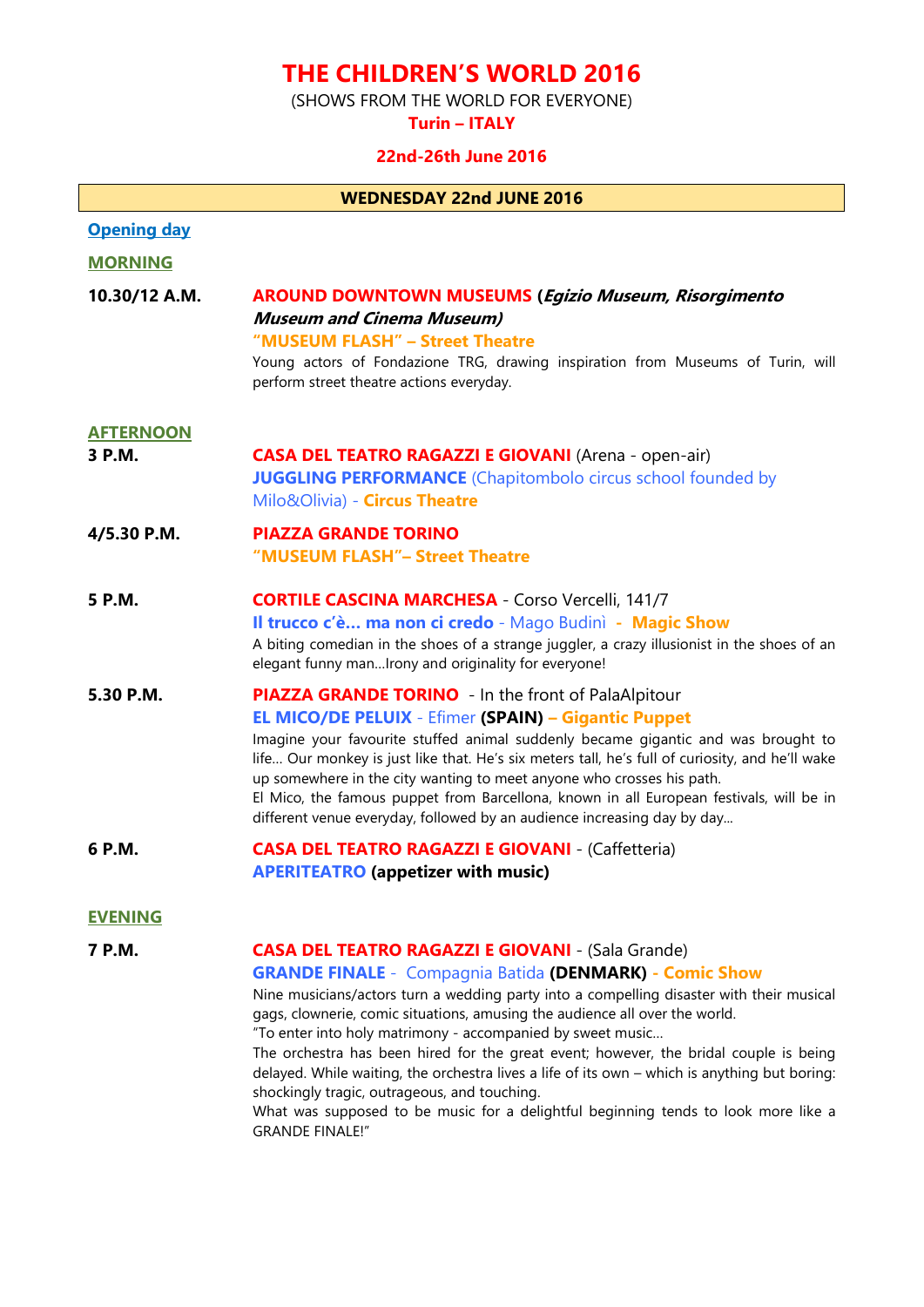## THURSDAY 23rd June 2016

## MORNING

| 10.30/12 A.M.    | <b>AROUND DOWNTOWN MUSEUMS (Egizio Museum, Risorgimento</b><br><b>Museum and Cinema Museum)</b><br>"MUSEUM FLASH" - Street Theatre                                                                                                                                                                                                                                                                             |
|------------------|----------------------------------------------------------------------------------------------------------------------------------------------------------------------------------------------------------------------------------------------------------------------------------------------------------------------------------------------------------------------------------------------------------------|
| <b>AFTERNOON</b> |                                                                                                                                                                                                                                                                                                                                                                                                                |
| 4/5.30 P.M.      | <b>AROUND DOWNTOWN MUSEUMS (Egizio Museum, Risorgimento</b><br><b>Museum and Cinema Museum)</b><br>"MUSEUM FLASH" - Street Theatre                                                                                                                                                                                                                                                                             |
| 4 P.M.           | PIAZZA DELLA FALCHERA (Falchera district- Piazza Astengo, 6)<br><b>EL MICO/DE PELUIX - Efimer (SPAIN) – Gigantic Puppet</b>                                                                                                                                                                                                                                                                                    |
| 4 P.M.           | <b>CASA DEL TEATRO RAGAZZI E GIOVANI</b> (Arena - open-air)<br><b>MAGIC PERFORMANCE</b> (Mago Budini)                                                                                                                                                                                                                                                                                                          |
| 4.30 P.M.        | PIAZZA DELLA FALCHERA (Falchera district- Piazza Astengo, 6)<br><b>RAP PERFORMANCE</b> with Alp King                                                                                                                                                                                                                                                                                                           |
| 5.30 P.M.        | <b>CENTRO INTERCULTURALE - Corso Taranto 160</b><br><b>ELECTRO CITY</b> - YWAE Yes We Are Electro - Hip-Pop dance and Music Show<br>Electrodance performance, modern dance born in France in 2004 and now spread all over<br>the world, is a reality that is above all an increasing culture thanks to dancers that work<br>hard in order to improve this form of arts.                                        |
| 6 P.M.           | <b>CASA DEL TEATRO RAGAZZI E GIOVANI</b> (Arena - open-air)<br><b>OPERA GUITTA - Trio Trioche - Comic Theatre, Music and Singing</b><br>Trio Trioche company brings this show all over the world with their gags, coups de théâtre<br>and juggling, trying to turn opera into a comic performance. Between <i>melodramma</i> and<br>clownerie, a comic tribute to Opera (Donizetti, Mozart, Rossini and Verdi) |
| 7 P.M.           | <b>CASA DEL TEATRO RAGAZZI E GIOVANI (Caffetteria)</b><br><b>APERITEATRO</b>                                                                                                                                                                                                                                                                                                                                   |
| <b>EVENING</b>   |                                                                                                                                                                                                                                                                                                                                                                                                                |
|                  |                                                                                                                                                                                                                                                                                                                                                                                                                |

- 8 P.M. **CASA DEL TEATRO RAGAZZI E GIOVANI** (Arena open-air) OPERA GUITTA - Trio Trioche - Comic Theatre, Music and Singing
- 9 P.M. CASA DEL TEATRO RAGAZZI E GIOVANI (Sala Grande) UN RÊVE DE FIGARO – Students of Conservatoire à rayonnement régional de Chambéry et des Pays de Savoie (FRANCE) - Opera Music and Theatre Musical show adapted from "Le nozze di Figaro" (Mozart and Beaumarchais edition) by students of Conservatoire à rayonnement régional de Chambéry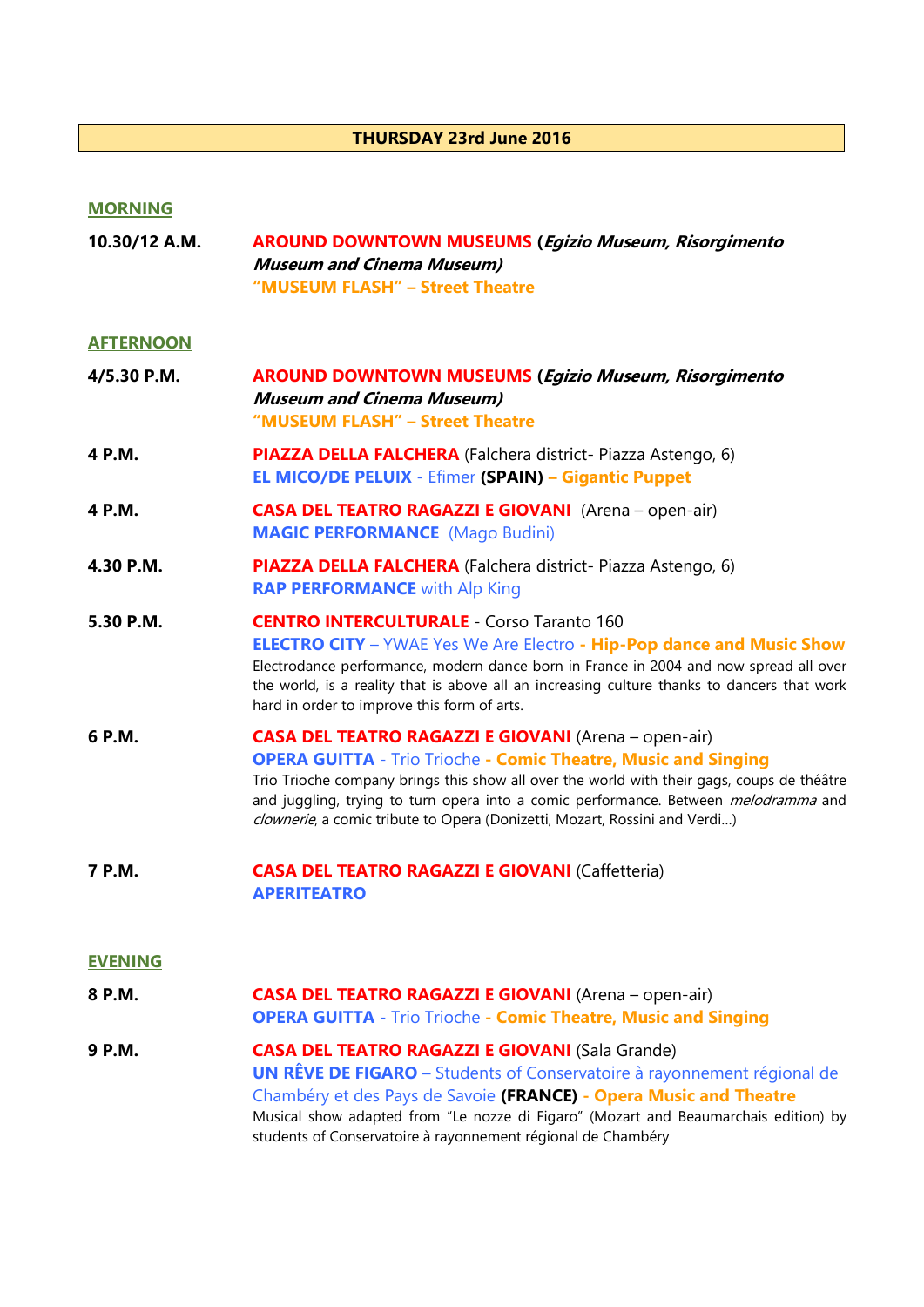## FRIDAY 24th JUNE 2016

## MORNING

| 10.30/12 A.M. | <b>AROUND DOWNTOWN MUSEUMS (Egizio Museum, Risorgimento</b> |
|---------------|-------------------------------------------------------------|
|               | <b>Museum and Cinema Museum)</b>                            |
|               | "MUSEUM FLASH" – Street Theatre                             |

## **AFTERNOON**

| 4/5.30 P.M. | <b>PIAZZETTA REALE</b><br>"MUSEUM FLASH" - Street Theatre                                                                                                                                                                               |
|-------------|-----------------------------------------------------------------------------------------------------------------------------------------------------------------------------------------------------------------------------------------|
| 5 P.M.      | <b>PIAZZETTA REALE</b><br><b>EL MICO/DE PELUIX - Efimer (SPAIN) – Gigantic Puppet</b>                                                                                                                                                   |
| 7 P.M.      | <b>CASA DEL TEATRO RAGAZZI E GIOVANI</b> (Arena - open-air) - Theatre and<br><b>Music</b><br><b>E FIABA SIA!</b> – Fondazione Teatro Ragazzi E Giovani Onlus<br>An extraordinary journey to discover classical fairy tales and legends. |
| 8 P.M.      | <b>CASA DEL TEATRO RAGAZZI E GIOVANI (Caffetteria)</b>                                                                                                                                                                                  |

APERITEATRO

#### EVENING

## 9 P.M. CASA DEL TEATRO RAGAZZI E GIOVANI (Sala Grande)

## FREQUENCY – Sole Defined (USA) – Dance and Music Show

Frequency is a percussive dance musical full of passion and pure emotion. This power packed performance is filled with actors, singers, and dancers from across the United States, all creating a free flowing conversation between music and movement. Frequency, by SOLE Defined takes you back in time celebrating the music of the 60's, 70's, and 80's, an era so fresh, the music will make your heart beat out your chest. Fusing tap dance, stepping, sand dance, and much more, SOLE Defined is known as "A true crowd pleaser for all ages"- Dance place, USA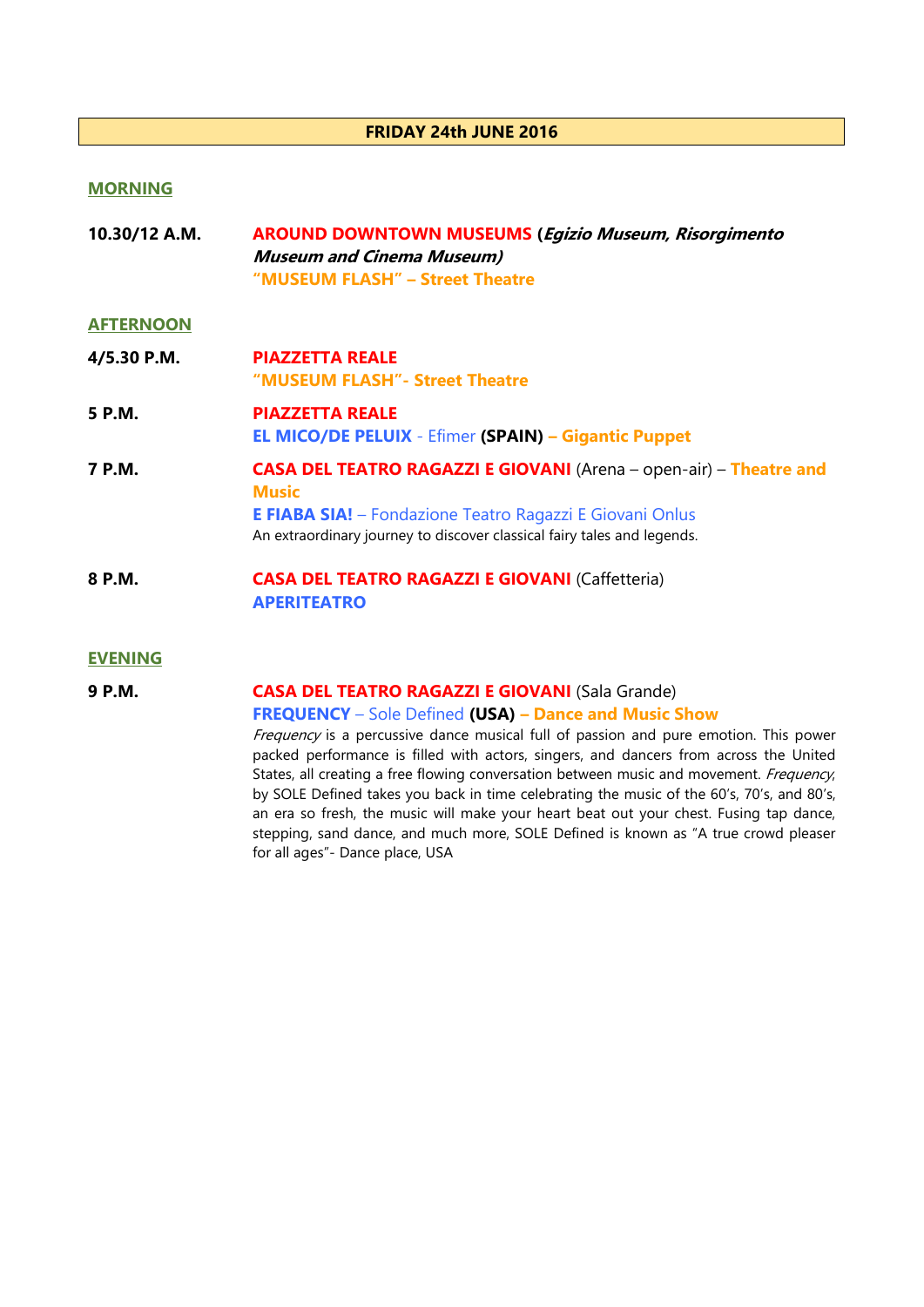## SATURDAY 25th JUNE 2016

## **MORNING**

| 10.30/12 A.M.    | <b>AROUND DOWNTOWN MUSEUMS (Egizio Museum, Risorgimento</b><br><b>Museum and Cinema Museum)</b><br>"MUSEUM FLASH" - Street Theatre                                                                                                                                                                                                                                                  |
|------------------|-------------------------------------------------------------------------------------------------------------------------------------------------------------------------------------------------------------------------------------------------------------------------------------------------------------------------------------------------------------------------------------|
| <b>AFTERNOON</b> |                                                                                                                                                                                                                                                                                                                                                                                     |
| 4/5 P.M.         | <b>PIAZZETTA REALE</b><br>"MUSEUM FLASH" - Street Theatre                                                                                                                                                                                                                                                                                                                           |
| 5 P.M.           | <b>PIAZZETTA REALE</b><br><b>EL MICO/DE PELUIX - Efimer (SPAIN) – Gigantic Puppet</b>                                                                                                                                                                                                                                                                                               |
| 5 P.M.           | <b>CASA DEL QUARTIERE</b> (San Salvario district - Via Morgari, 14)<br><b>GIANDUJA PUPPET SHOW</b> - Compagnia Marco Grilli - Puppet Show<br>Gianduja Puppet Show is a contemporary version of what a puppet show must be today.<br>Puppeteer isn't a shy actor but is the protagonist of the scene. Action, speed, change of<br>rhythm distinguish this modern puppet performance. |
| <b>EVENING</b>   |                                                                                                                                                                                                                                                                                                                                                                                     |
| 6 P.M.           | <b>CASA DEL TEATRO RAGAZZI E GIOVANI</b> (Arena - open air)<br><b>LES JOLIES FANTASTIQUES - Milo e Olivia - Circus Theatre</b><br>Between circus and theatre, a new comic dynamic show with 3 girls, directed by Milo<br>Scotton.                                                                                                                                                   |
| 8 P.M.           | <b>EVERGREEN FEST</b> (Parco della Tesoriera)<br><b>RAP PERFORMANCE with Alp King</b>                                                                                                                                                                                                                                                                                               |